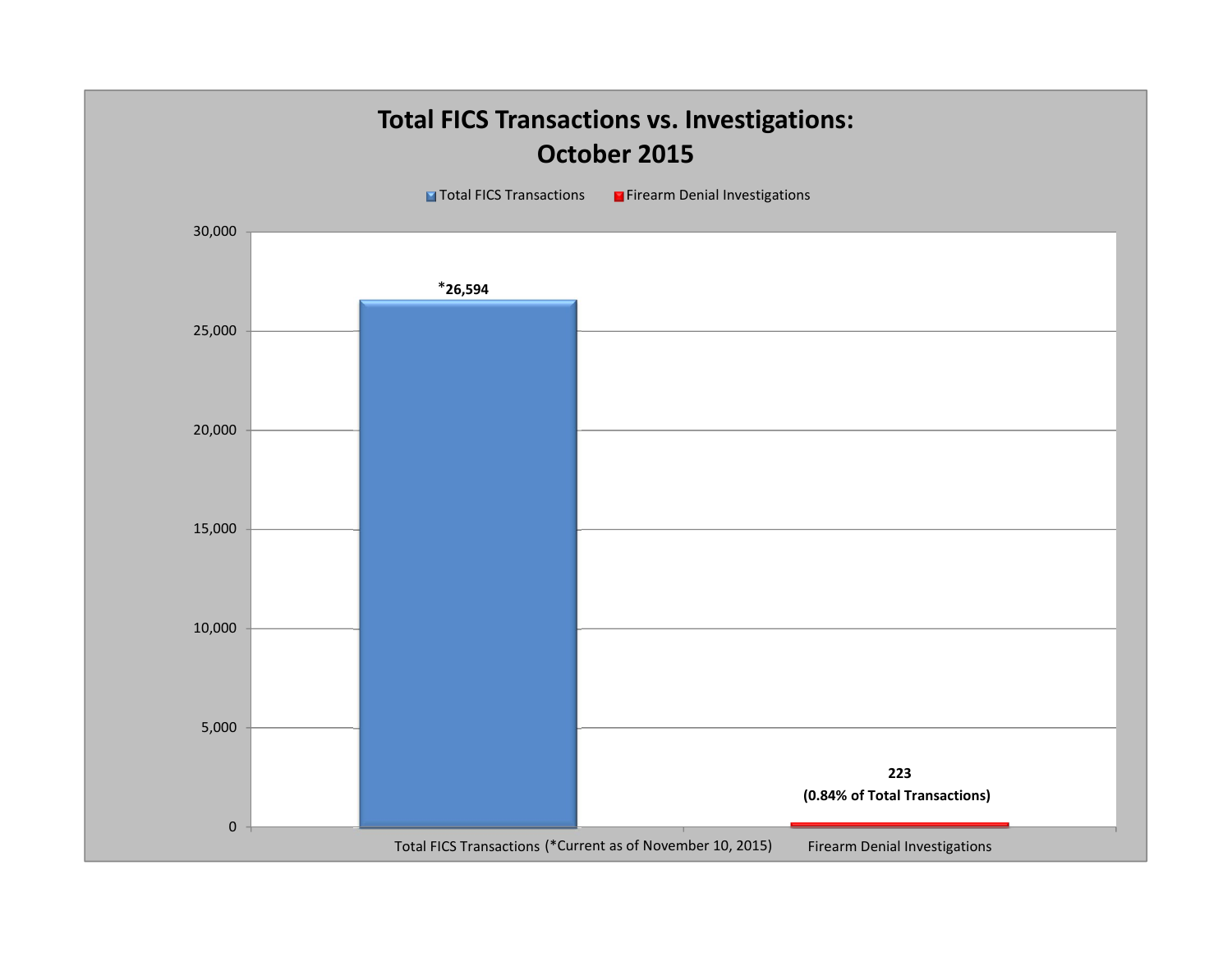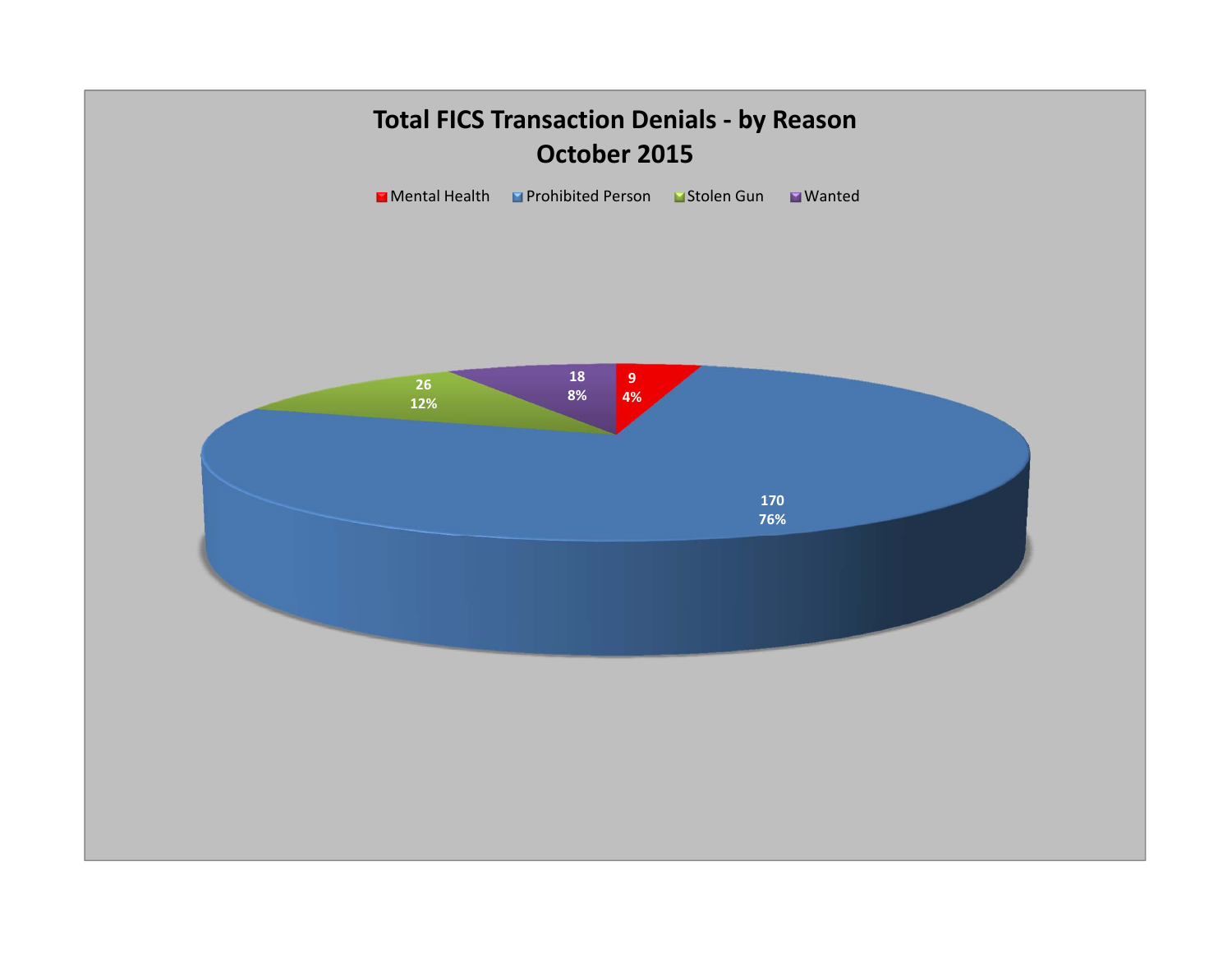

\*Challenge/Appeal - Trooper has advised an individual of the FICS challenge process. The Trooper may have determined that another individual with a similar name/date of birth resulted in the transaction being denied or the most current court information was not available.

\*\*Investigation Complete-No Action - Trooper finished investigation and determined extraneous circumstances did not warrant an arrest, citation, or any other

action.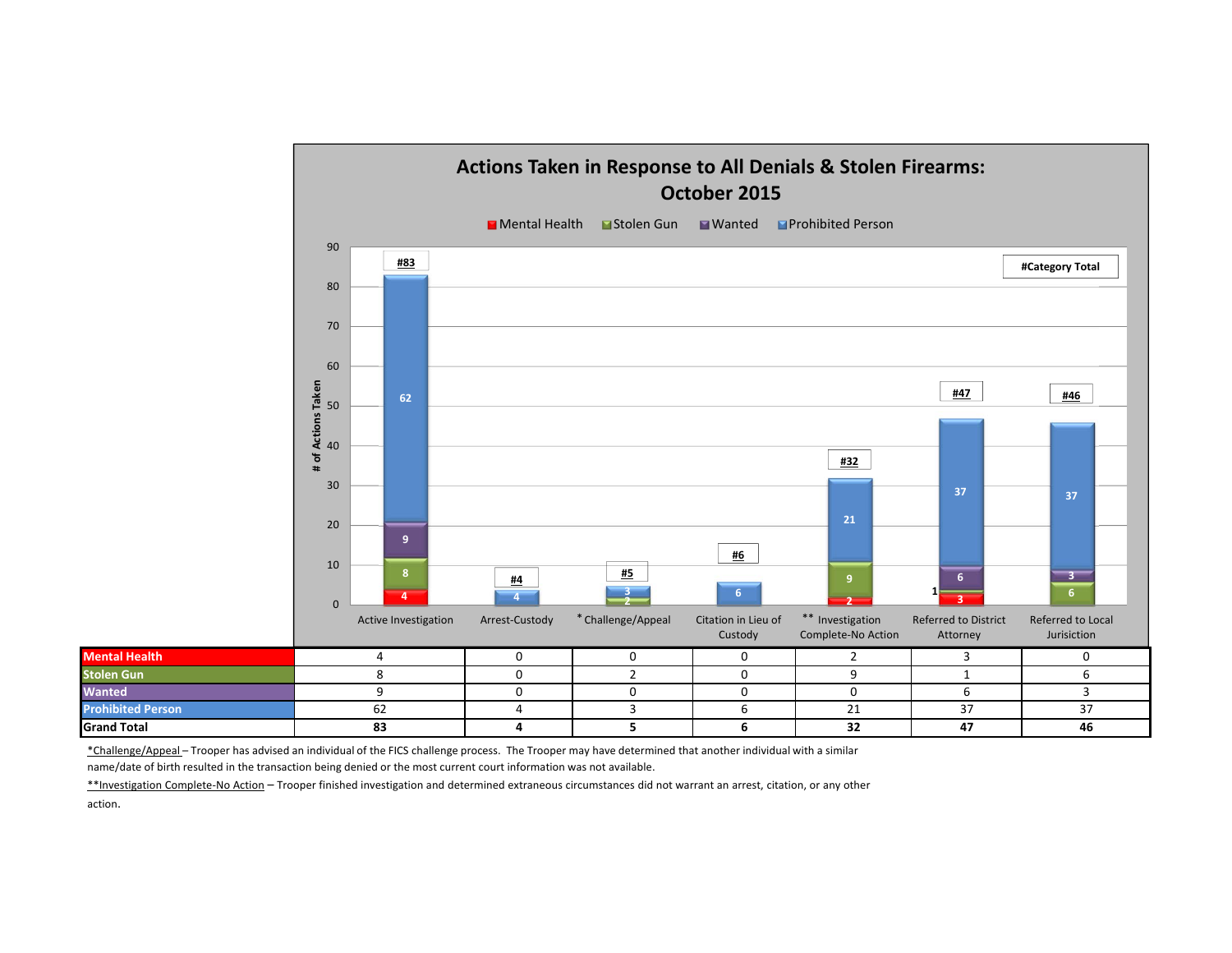

Note: Private Party FICS Transaction data (graphs 4-6) are a subset of the Total FICS Transaction data presented in graphs 1-3.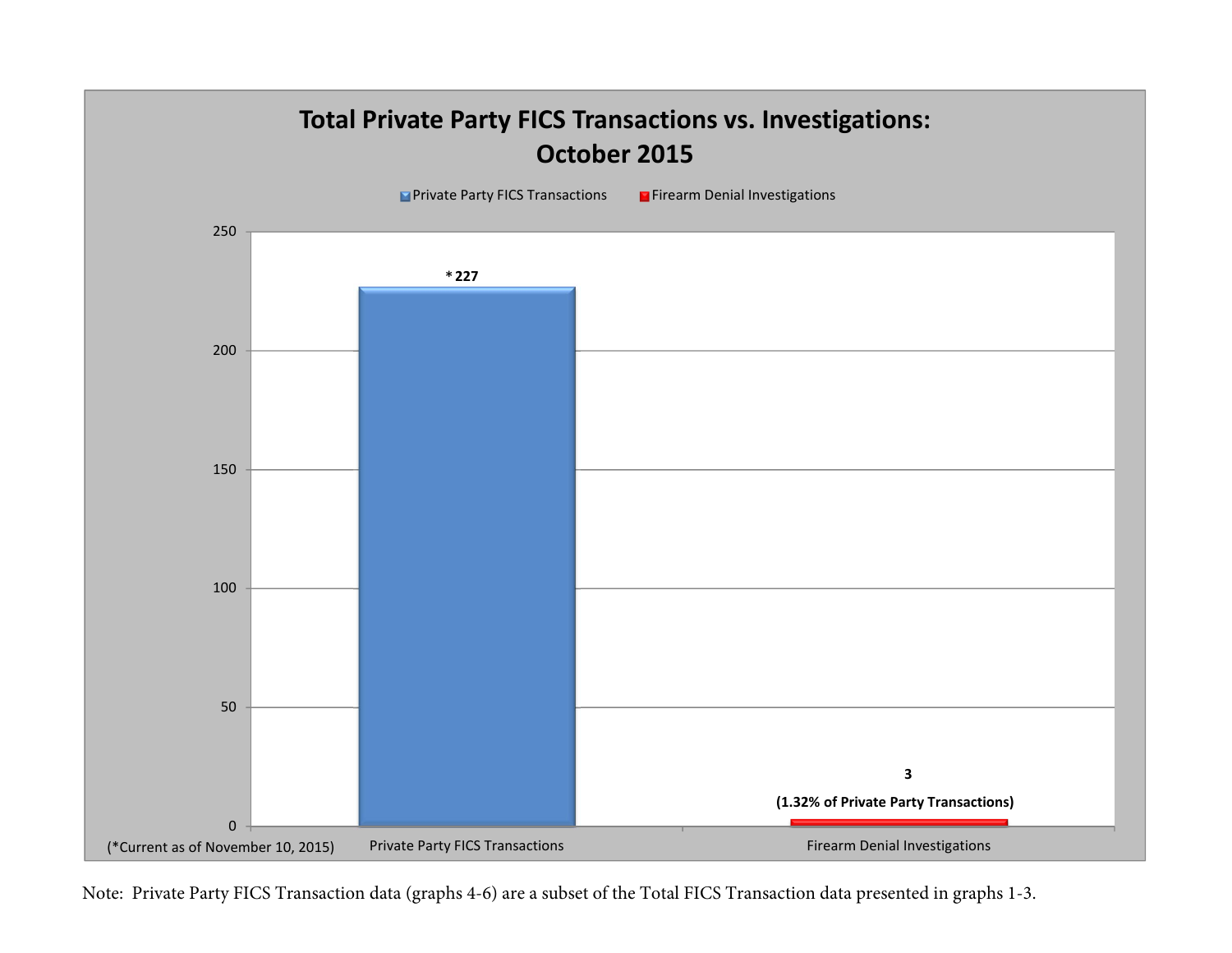

Note: Private Party FICS Transaction data (graphs 4-6) are a subset of the Total FICS Transaction data presented in graphs 1-3.